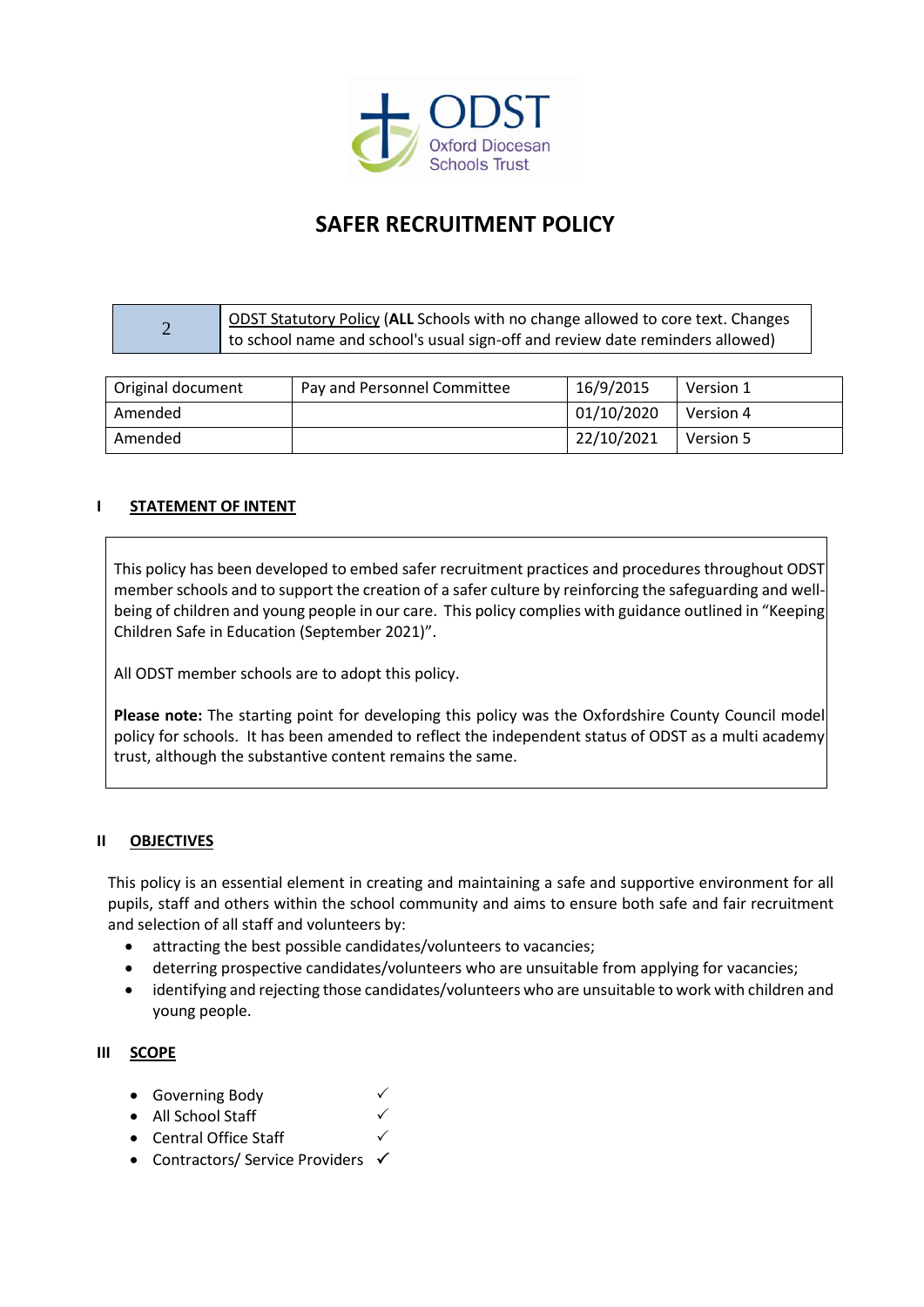# **IV RELEVANT LEGISLATION**

- Keeping Children Safe in Education (2021)
- Childcare Disqualification Regulations (2009)

#### **V RELATED POLICIES AND DOCUMENTS**

- ODST Safeguarding and Child Protection Policy
- Guidance on Expected Conduct in School Settings
- Whistleblowing Policy
- Equality Policy

#### **VI DATE OF REVIEW**

The policy will be reviewed as required by the Board of Trustees of ODST to take account of any legislative changes and / or national policy development as well as feedback from ODST staff and schools and in any event, by 31 December 2022 at the latest.

#### **VII GENERAL PRINCIPLES**

#### **Definitions**

- Unless indicated otherwise, all references to "school" include both schools and academies;
- Unless indicated otherwise, all references to "teacher" include the headteacher;
- Unless indicated otherwise, all references to 'staff' include teaching, support and centrally employed staff.

#### **Consistency of Treatment and Fairness**

The relevant body is committed to ensuring consistency of treatment and fairness and will abide by all relevant employment and equality legislation.

#### **Delegation**

The relevant body has chosen to delegate some of its functions to local governing bodies as set out in this policy.

#### **Monitoring and Evaluation**

The Local Governing Body and headteacher will monitor the operation and effectiveness of the school's safer recruitment policy and may be required to provide feedback to officers and Trustees of ODST, or the Local Authority Designated Officer where appropriate.

#### **VIII RESPONSIBILITIES**

#### **Responsibilities of the Relevant Body**

- To ensure the ODST has effective policies and procedures in place for the safe and fair recruitment and selection of staff and volunteers in accordance with Department for Education Guidance and Legal Requirements and the relevant Local Authority's Safeguarding Children's Board procedures;
- To monitor members school's compliance with them;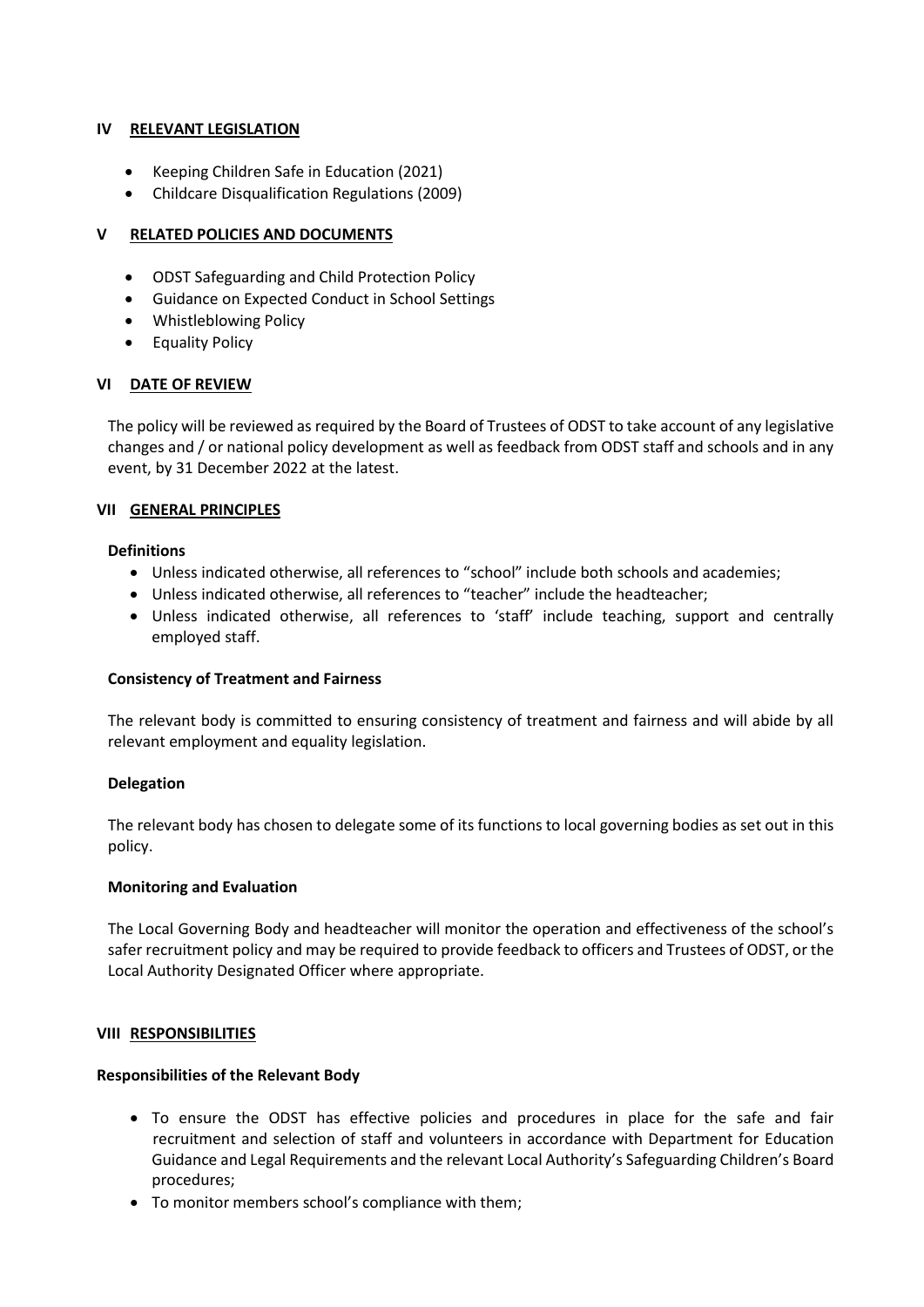#### **Responsibilities of the Headteacher/ School**

- To ensure that the school operates safe and fair recruitment and selection procedures which are regularly reviewed and up-dated to reflect any changes to legislation and statutory guidance;
- To ensure that all appropriate checks have been carried out on staff and volunteers in the school;
- To ensure that appropriate staff and governors in member schools have completed safer recruitment training and that this is updated where appropriate.
- To monitor any contractors and agencies compliance with this document;
- To promote the safety and well-being of children and young people at every stage of this process.

#### **General**

- It is the responsibility of all potential and existing workers, including volunteers to comply with this document;
- It is the responsibility of all contractors and agencies to comply with safe recruitment preemployment checks;
- The responsibilities of Ofsted, within inspection and regulation work, also include identifying safeguarding concerns such as inadequate recruitment checking processes.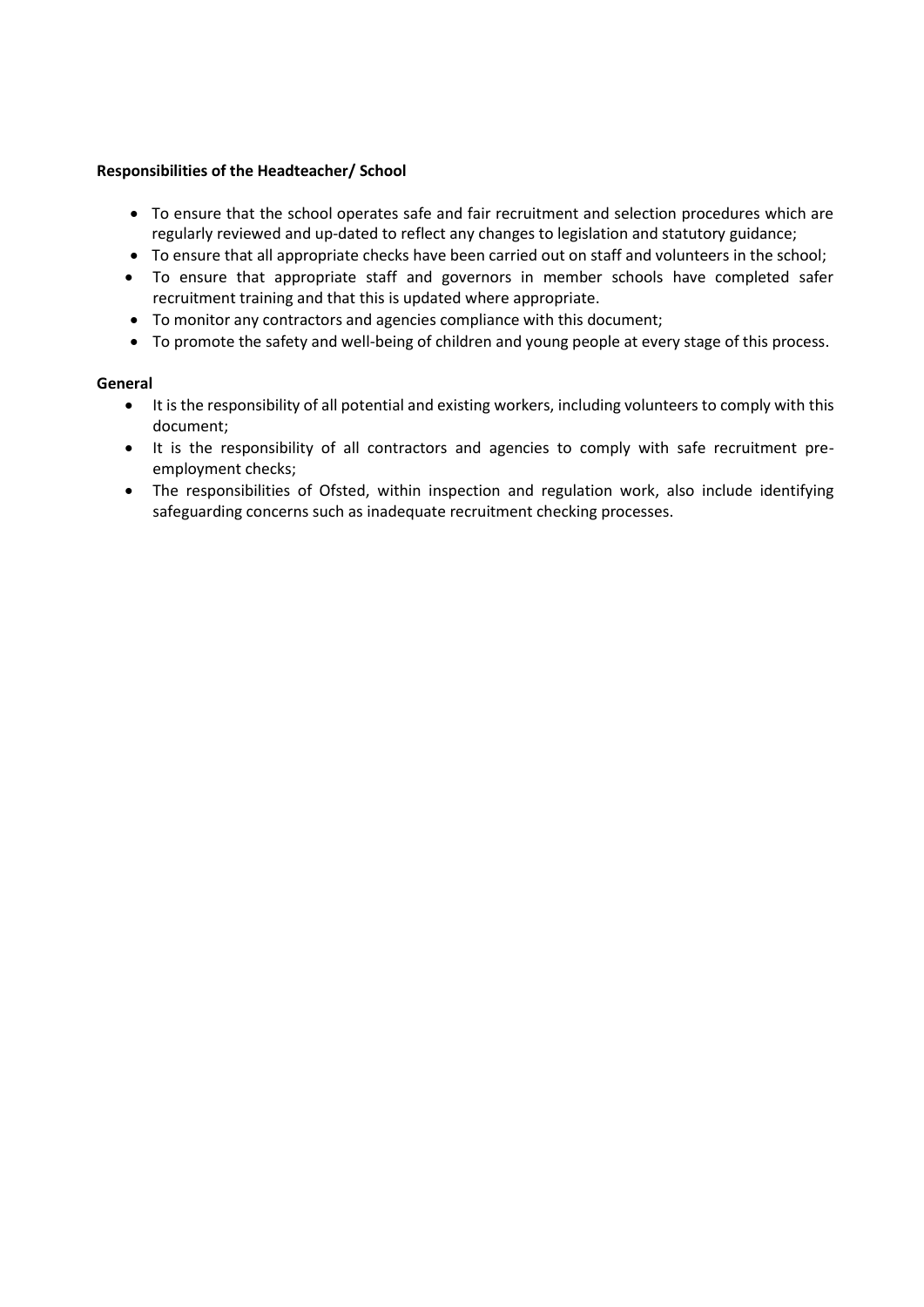# **ODST Model Safer Recruitment Policy**

#### **Introduction**

This policy is an essential element in creating and maintaining a safe and supportive environment for all pupils, staff and others within the school community and aims to ensure both safe and fair recruitment and selection of all staff and volunteers by:

- attracting the best possible candidates/volunteers to vacancies;
- deterring prospective candidates/volunteers who are unsuitable from applying for vacancies;
- identifying and rejecting those candidates/volunteers who are unsuitable to work with children and young people.

*Safer recruitment means thinking about and including issues to do with child protection, safeguarding and promoting the welfare of children at every stage of the recruitment process.* 

This policy complies with guidance outlined in "Keeping Children Safe in Education (September 2021)" and reinforces the expected conduct outlined in the Code of Conduct for Staff as well as the school's Safeguarding and Child Protection and Whistleblowing Policies with which all staff are expected to be familiar with. All successful candidates for paid or volunteer employment will be made aware of these documents.

# **Overview**

- 1.1 **……… School** is committed to using procedures that deal effectively with those adults who fail to comply with the school's safeguarding and child protection procedures and practices.
- 1.2 We are under a duty to refer any allegation of abuse made against a member of staff to the Local Authority Designated Officer within one working day of the allegation being made. A referral will be made if a teacher or member of staff (including volunteers) has:
	- behaved in a way that has harmed a child, or may have harmed a child;
	- possibly committed a criminal offence against or related to a child;
	- behaved towards a child or children in a way that indicates he or she would pose a risk of harm if they work regularly or closely with children.
- 1.3 Under certain circumstances, we have a duty to refer to the Disclosure and Barring Service (DBS), any member of staff who, following investigation, is either dismissed or resigns prior to the completion of disciplinary procedures, because of conduct or action towards a pupil that has placed that pupil at harm or risk of harm.

# **Inviting Applications for a Role**

- 2.1 All advertisements for posts of regulated activity, paid or unpaid, will include the following statement: "………. **School**, as a member of the Oxford Diocesan Schools Trust**,** is committed to safeguarding children and young people. All post holders in regulated activity are subject to appropriate vetting procedures and a satisfactory Disclosure and Barring Service (DBS) Enhanced check".
- 2.2 It is expected that all vacant posts will usually be advertised externally so as to encourage as wide a field of potential candidates as possible. In certain circumstances there may be justification for an internal advertisement only but the rationale for this should be discussed with the ODST HR Advisor prior to advertising.
- 2.3 All applicants will receive a pack containing the following when applying for a post:
	- Job description and person specification;
	- An application form;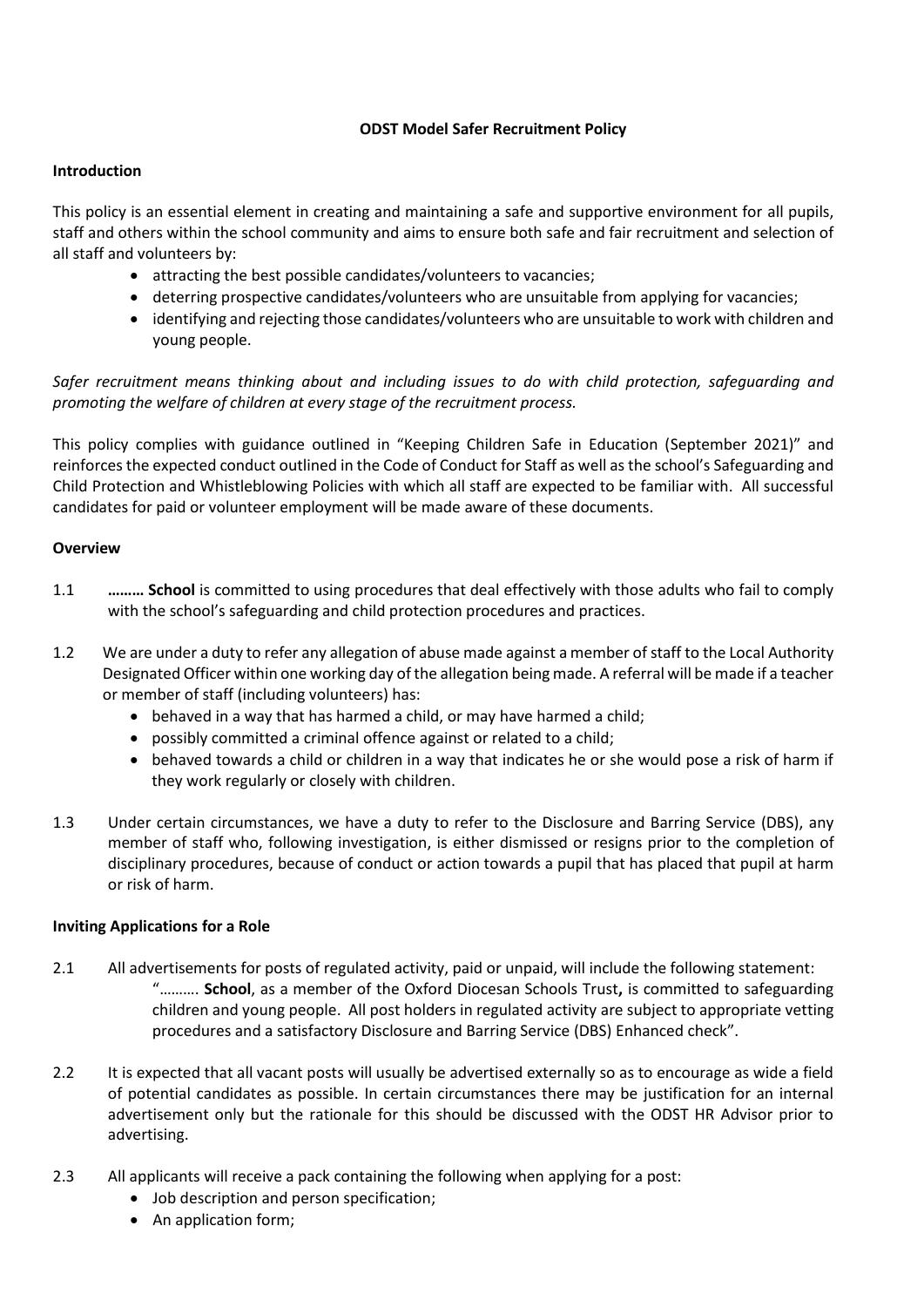- Information about ODST, the school and other general information such as reference to the school's commitment to ensuring the safety and well-being of the pupils and to legislation concerning the protection of children;
- Details of the selection procedure for the post;
- The contact details of any person who will be able to provide additional information about the post;
- A statement about access to the school for applicants who may wish to see it or who may wish to speak with the Headteacher before making an application.
- 2.4 Prospective applicants must complete, in full, and return a standard application form. A curriculum vitae will not be accepted in place of a completed application form although may be submitted as additional evidence. Incomplete application forms will be returned to the applicant where the deadline for completed forms has not passed.
- 2.5 By completing and submitting an application form, applicants are deemed to have provided a signed declaration (even if this is sent by e-mail) that the information given is factually correct and that they possess the qualifications, skills and experience that they have stated on the form.
- 2.6 Posts involving regular contact with children or young people are exempt under The Rehabilitation of Offenders Act 1974, by virtue of the Rehabilitation of Offenders Act 1974 (Exemptions) Order 1975. Applicants for such posts are required to declare any criminal convictions, including spent convictions, that they have or any cautions, reprimands or final warning that they have been subject to in relation to any offences.

# **Identification of the Recruitment Panel**

3.1 At least one member of the Selection and Recruitment Panel will have successfully completed training in safer recruitment.

#### **Shortlisting and References**

- 4.1 Candidates will be short listed against the person specification for the post. A minimum of two people should carry out the short-listing process, one of whom should have completed appropriate safer recruitment and selection training.
- 4.2 References for shortlisted candidates will be sent for immediately after shortlisting. The only exception to this is where candidates have indicated on their application forms that they do not wish their current employer to be contacted. In such cases, this reference will be taken up immediately after interview and prior to any offer of employment being made. One reference will be sought prior to interview wherever possible.
- 4.3 References will be sought directly from the referee, who where necessary, will be contacted to clarify any anomalies or discrepancies. Detailed written records will be kept of such exchanges.
- 4.4 Where necessary, previous employers who have not been named as referees may be contacted in order to clarify any such anomalies or discrepancies. Detailed written records will be kept of such exchanges.
- 4.5 Referees will be asked specific questions about the following:
	- The candidate's suitability to work with children and young people;
	- Their relationship to the candidate;
	- Any substantiated allegations;
	- Any disciplinary warnings, including time-expired warnings, relating to the Safeguarding of children and young people;
	- The candidate's suitability for the post.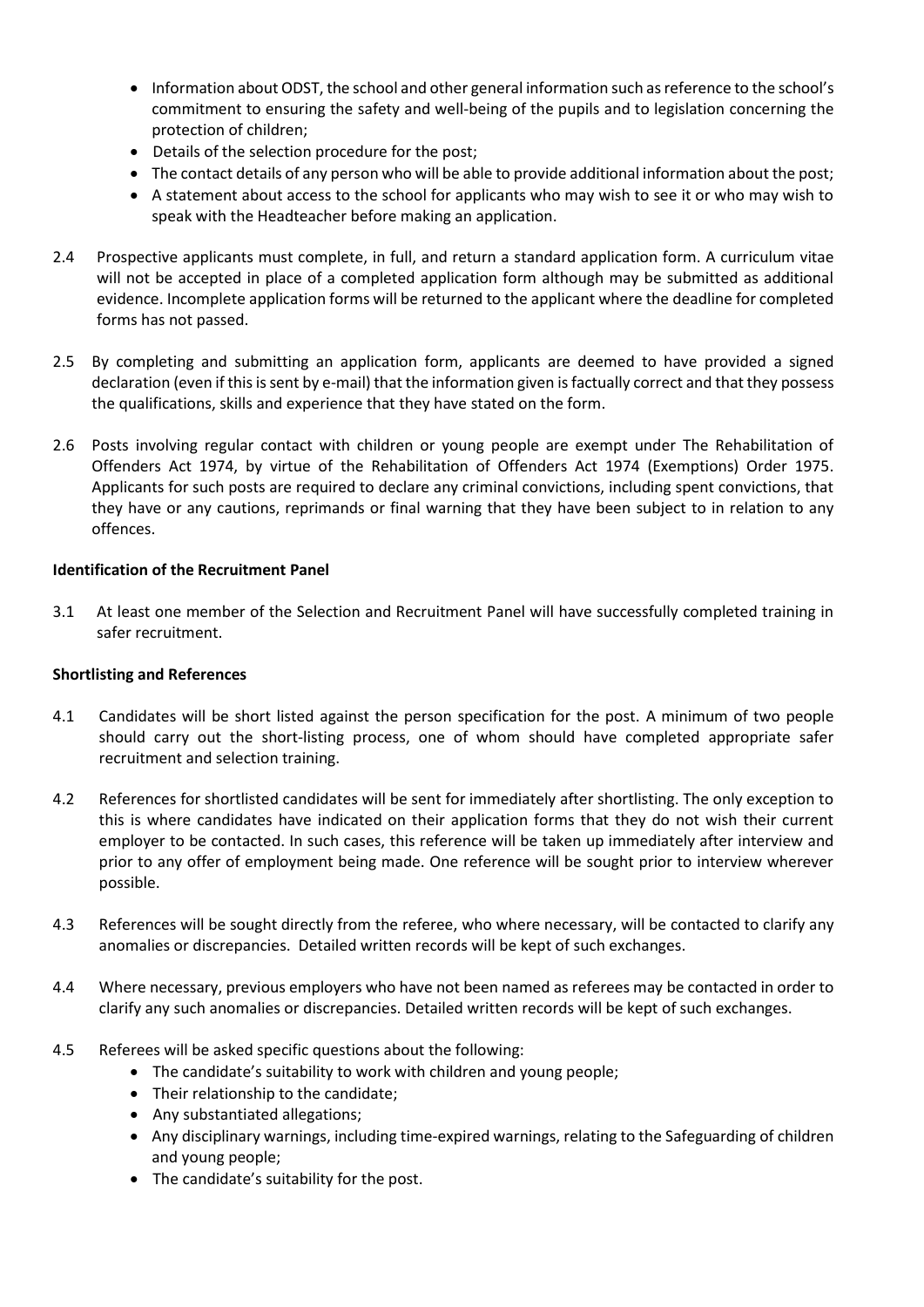- 4.6 Reference requests will also include the following factual information:
	- Applicant's current post and salary for the period in question;
	- Disciplinary record.
- 4.7 All appointments will be subject to satisfactory references, vetting procedures and DBS clearance.
- 4.8 References should be kept as confidential and should only be seen by the selection panel and the person delegated to obtain the references.

#### **Invitation to Interview**

- 5.1 Candidates called to interview will receive:
	- A letter confirming the interview and any other selection techniques;
	- Details of the interview day including details of the panel members;
	- Further copy of the person specification;
	- Details of any tasks to be undertaken as part of the interview process;
	- The opportunity to discuss the process prior to the interview;
	- Be asked to provide proof of identity.

#### **The Selection Process**

- 6.1 Selection techniques will be determined by the nature and duties of the post, but all vacancies will require an interview of short-listed candidates.
- 6.2 A robust selection process should not rely solely on an interview and a range of selection activities should be designed in order to help assess who is the most suitable candidate for the job. Interviews must always be face-to-face.
- 6.3 Panels of at least 2 people should always be involved in interviews so as to allow observation of the candidate and notes to be taken and to minimise the risk of any allegation of bias.
- 6.4 Candidates will be required to:
	- Explain any gaps in employment;
	- Explain satisfactorily any anomalies or discrepancies in the information available to the panel;
	- Declare any information that is likely to appear on the DBS disclosure;
	- Demonstrate their ability to safeguard and protect the welfare of children and young people.
- 6.5 To assess the suitability of a candidate to work in a school the interview may examine:
	- The candidate's attitude and motivation to work with children;
	- Their ability to support the school's agenda for safeguarding and promoting the welfare of children;
	- Their attitudes in managing discipline and towards authority.
- 6.6 In certain circumstances the use of 'Warner' interviews may also be considered as part of a safer recruitment process, subject to the interviewer having undertaken appropriate training.

#### **Employment Checks**

- 7.1 An offer of appointment will be conditional, and all successful candidates will be required to:
	- Provide proof of identity;
	- Complete an enhanced DBS application and receive satisfactory clearance;
	- Where applicable complete a declaration form confirming that they are not disqualified either directly or indirectly under the Childcare (Disqualification) Regulations 2009;
	- Provide proof of professional status and actual certificates of qualifications;
	- Complete a confidential health questionnaire;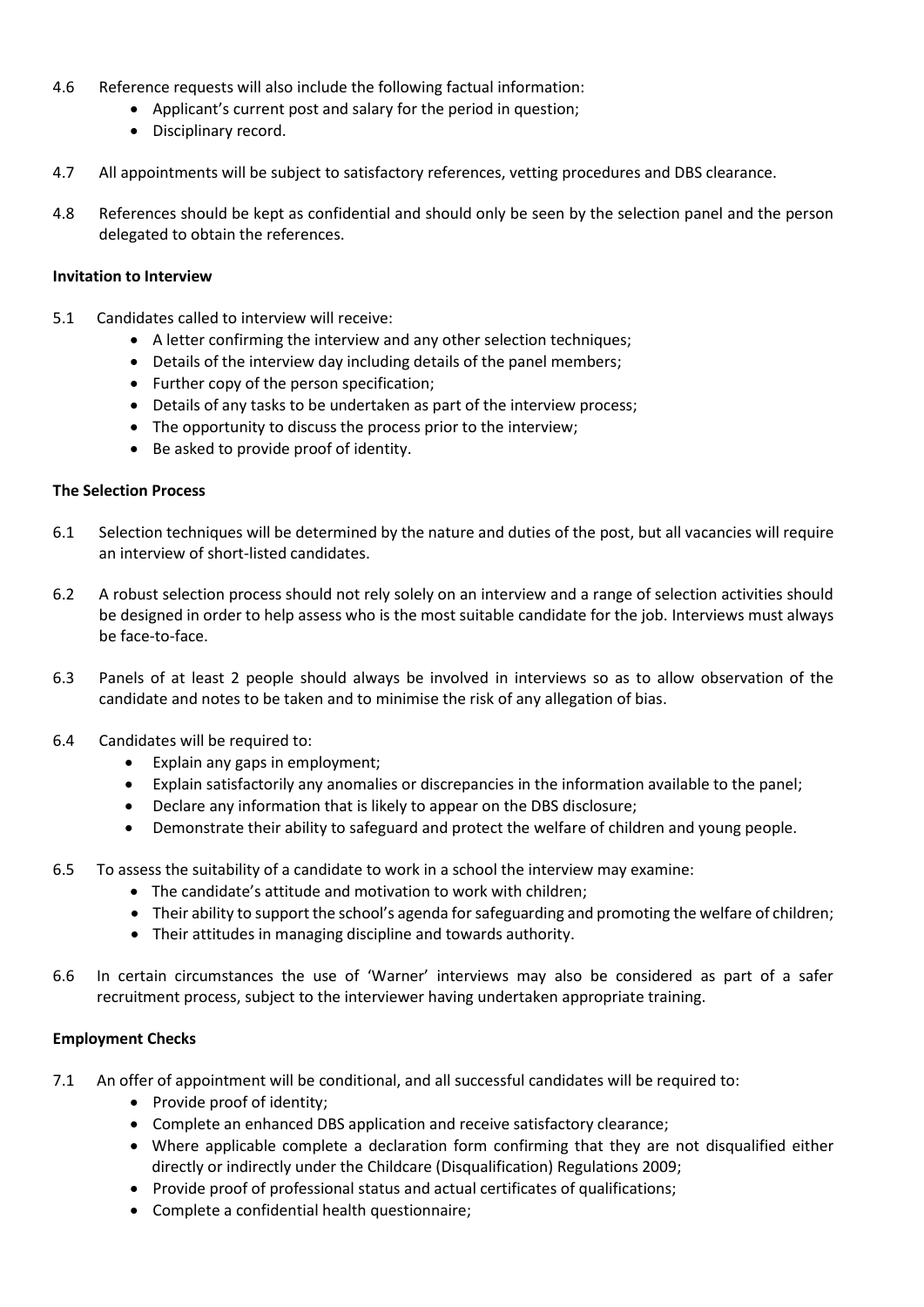- Provide proof of eligibility to live and work in the UK;
- Submit to an overseas police check where the individual within the last five years has lived or worked outside the United Kingdom.
- 7.2 All checks will be:
	- Confirmed in writing;
	- Documented and retained on the personnel file;
	- Recorded on the school's Single Central Record;
	- Followed up if they are unsatisfactory or if there are any discrepancies in the information received.
- 7.3 Employment will commence subject to all checks and procedures being satisfactorily completed.
- 7.4 It is strongly recommended that all efforts are made to obtain all pre-employment checks prior to the commencement of employment, particularly in relation to references and DBS checks. Where this is not possible, appointments should be delayed until satisfactory checks are received, or arrangements made for supervision of the staff member until such time that they are received.
- 7.5 Documented evidence of the checks made- e.g. eligibility to work, notification of the DBS certificate number (although not the certificate itself), references etc. – must be kept on the individual's personnel file in the school and will be recorded on the school's single central record.

# **Induction**

- 8.1 All staff and volunteers who are new to the school will receive information on the school's safeguarding policy and procedures and guidance on safe working practices which would include guidance on acceptable conduct/behaviour. These expectations will form part of new staff members' and volunteer's induction training.
- 8.2 All successful candidates will undergo a period of induction and will:
	- Meet regularly with their induction tutor;
	- Meet regularly with their line manager;
	- Attend any appropriate training including generalist child protection training.

#### **Supply Staff**

- 9.1 **………… School** will only use those agencies which operate a Safer Recruitment Policy and supply written confirmation that all relevant checks have been satisfactorily completed. Any information disclosed as part of the DBS check will be treated confidentially. These agencies should be able to demonstrate that their staff have received appropriate safeguarding training.
- 9.2. **…………. School** will carry out identity checks when the individual arrives at school.

# **Peripatetic Staff**

10.1 **………….. School** will require and seek confirmation that all necessary checks and DBS requirements have been satisfactorily completed for peripatetic staff.

#### **Volunteers**

11.1 In line with paragraphs 287 - 294 of KCSIE 2021, not only should governing bodies and proprietors prevent people who pose a risk of harm from working with children by adhering to statutory responsibilities to check staff who work with children and take proportionate decisions on whether to ask for any checks beyond what is required, but they should also ensure that volunteers are appropriately supervised.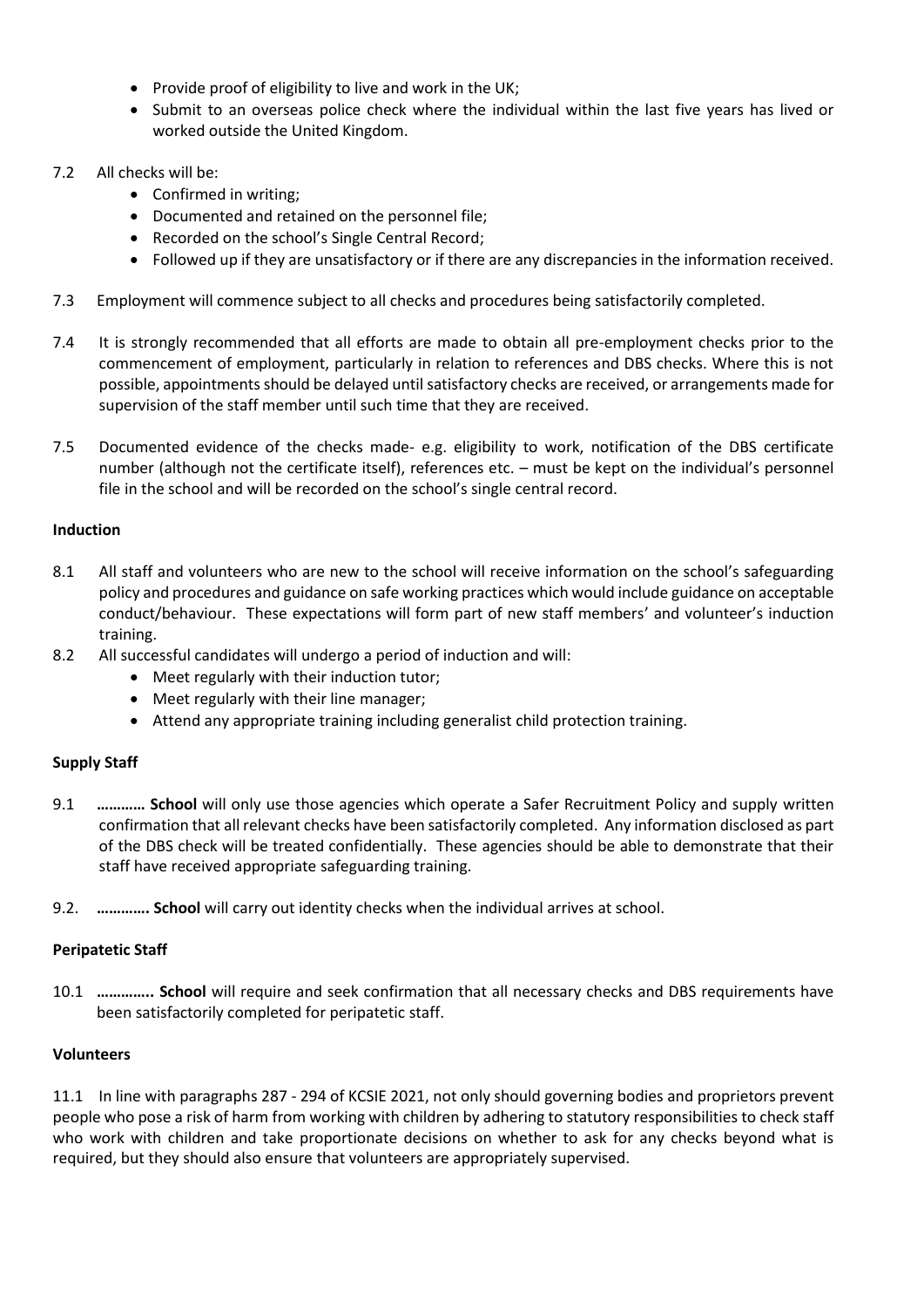11.2 Although not a statutory requirement in itself to complete an Enhanced DBS on volunteers, it is a statutory requirement to carry out a risk assessment on volunteers to ascertain whether there are 'certain circumstances' where an Enhanced DBS would be needed. To ensure best practice, schools should therefore carry out a risk assessment and obtain an Enhanced DBS Check with Barred List if the person is in Regulated Activity or an Enhanced DBS Check without Barred List if the person may be left unsupervised by someone who is themselves in Regulated Activity. Under no circumstances should a volunteer in respect of whom no checks have been obtained be left unsupervised or allowed to work in regulated activity.

# **Record Retention/Data Protection**

12.1 The School will retain all interview notes on all applicants for a 6-month period, after which time the notes will be destroyed (i.e. shredded).

# **Single Central Records**

13.1 In line with DfE requirements, the school will keep and maintain a single central record of recruitment and vetting checks. The central list will record all staff who are employed at the school, including casual staff, supply agency staff whether employed directly or through an agency, volunteers, governors who also work as volunteers, and those who provide additional teaching or instruction for pupils but who are not staff members, e.g. specialist sports coach.

# **Useful Information**

*DfE Guidance on Keeping Children Safe in Education (September 2021):* [Keeping children safe in education 2021 \(publishing.service.gov.uk\)](https://assets.publishing.service.gov.uk/government/uploads/system/uploads/attachment_data/file/1021914/KCSIE_2021_September_guidance.pdf) *Oxfordshire Safeguarding Children's Board* [https://www.oscb.org.uk](https://www.oscb.org.uk/)

*Ofsted Policy on Safeguarding* <https://www.gov.uk/government/publications/ofsted-safeguarding-policy>

*ODST Safeguarding and Child Protection Policy* Microsoft Word - [L2 ODST SEPT 2021 revised CP and Safeguarding Policy](https://www.odst.org.uk/_site/data/files/safeguarding%20docs/5E0C669FF08B032FED801CF4E485BB6A.pdf)

#### **Declaration**

This policy has been ratified by the Local Governing Body on behalf of ODST:

Signed ………………………………………………….. Dated ……………………………………………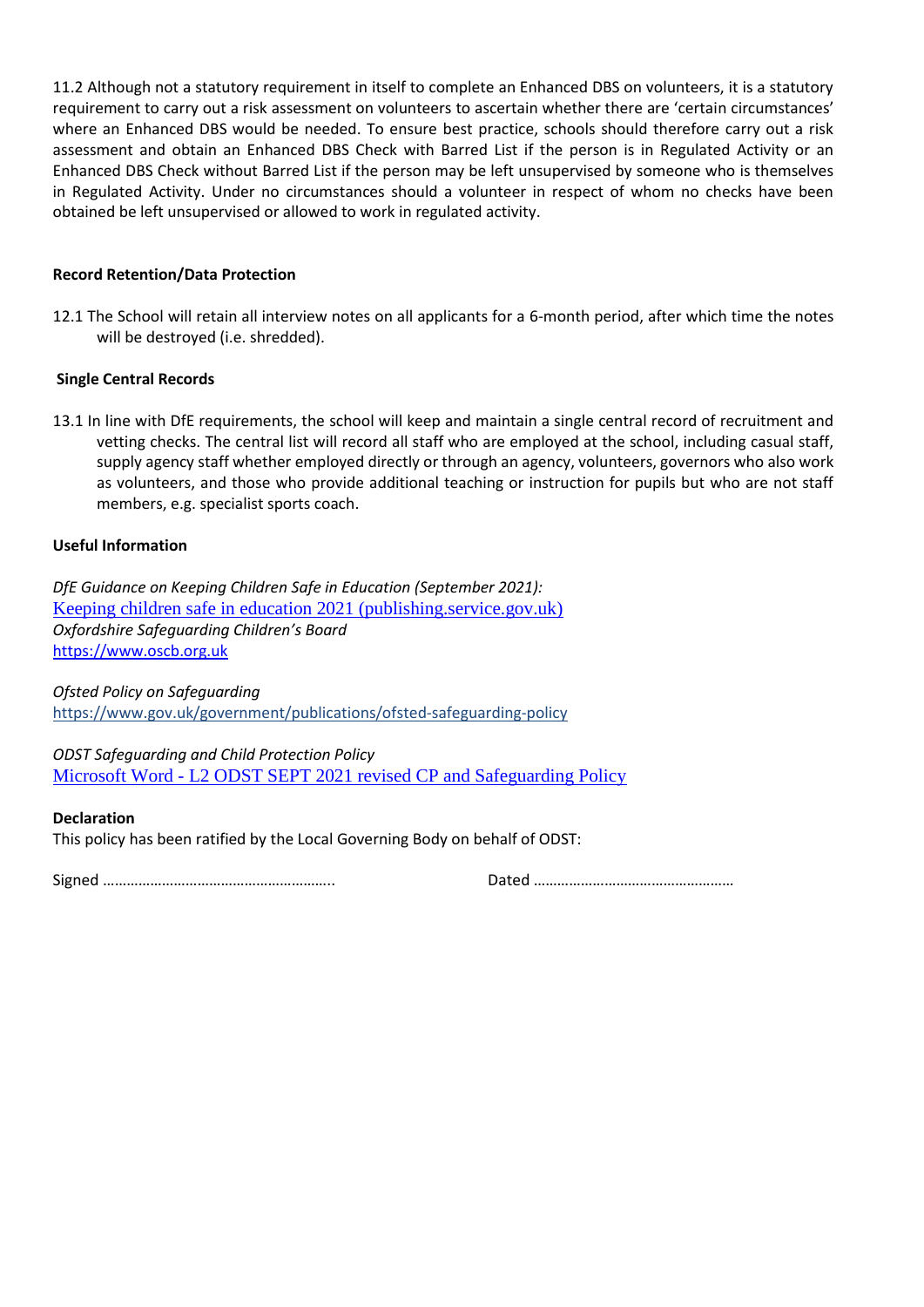# **APPENDIX 1**- **Example Reference Request Letter**

XXX has been offered the role of XXX at School, a member of the Oxford Diocesan Schools Trust, and has given us permission to contact you for a reference in support of their application as I understand that you have worked closely with them in the past.

We would be grateful if you could provide information or comment on the following:

- Approximate dates that you have worked with them;
- Capacity in which you know them;
- Confirmation of the position(s) that they held and their reason for leaving;
- Any comments on their skills and strengths;
- Any other information which is relevant to this reference.

For your information I have attached a copy of the job description for the role they have been offered.

Under the provisions of the General Data Protection Regulations, candidates are able to make a subject access request to us, whereby information held on their file would have to be disclosed to them. The reference you submit is considered a working document and will be destroyed in due time in line with our organisational policies. However, it is possible that we may be asked to disclose the details of your reference to the applicant if they make an access request before it is destroyed and you may therefore wish to discuss the reference with the candidate before completing it, and consider sharing its contents with them.

Thank you for your support. If you could return your response by e-mail to [xxx](mailto:Christine.gibbins@oxford.anglican.org) that would be most appreciated.